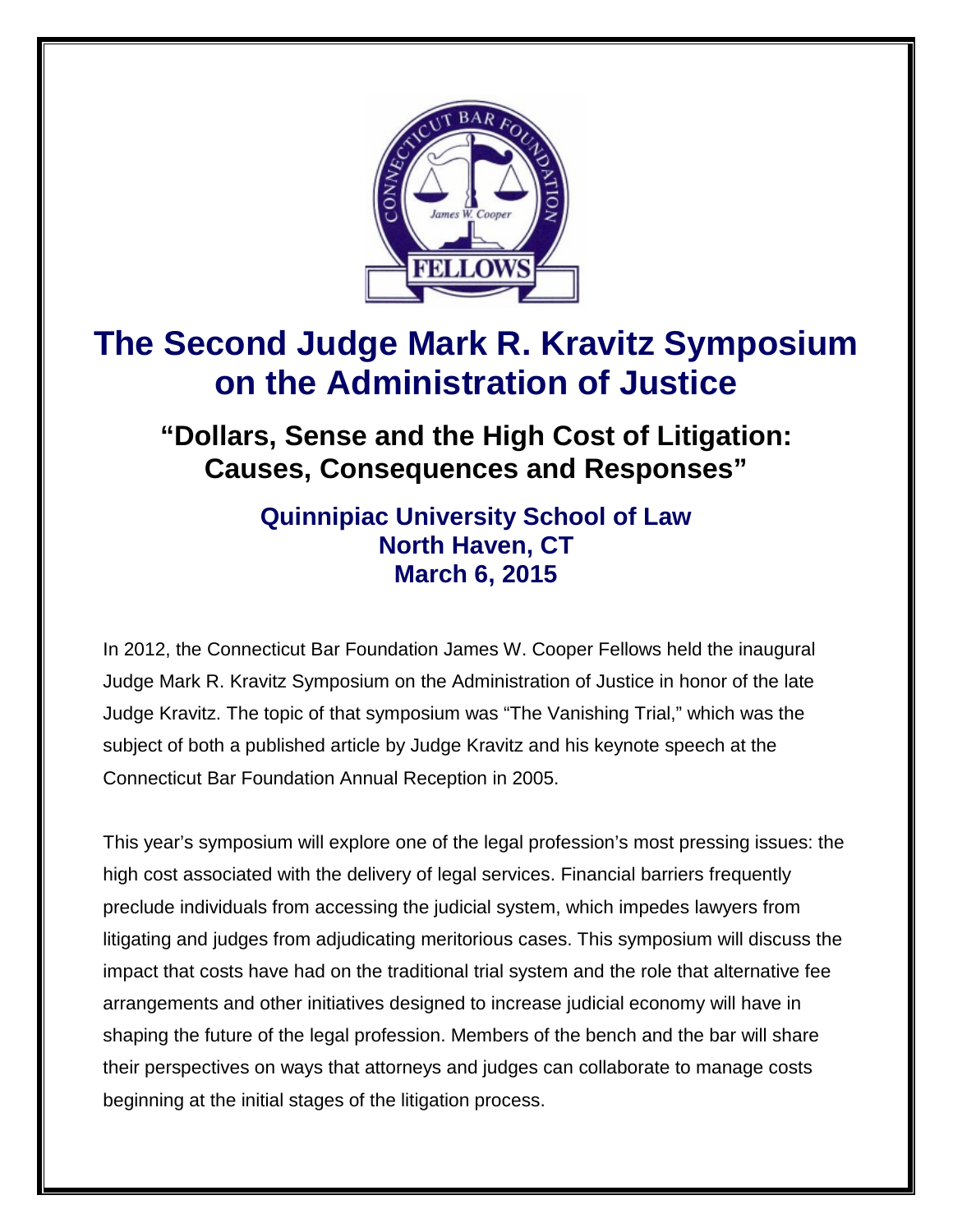## **PROGRAM SCHEDULE**

| $7:45$ a.m.              | <b>Registration and Continental Breakfast - Lobby</b>                                                                                                                                                                                                                                                                                                                                 |                                                                                                                                                                                                                                                                                                                                                                                                                                                                                                              |
|--------------------------|---------------------------------------------------------------------------------------------------------------------------------------------------------------------------------------------------------------------------------------------------------------------------------------------------------------------------------------------------------------------------------------|--------------------------------------------------------------------------------------------------------------------------------------------------------------------------------------------------------------------------------------------------------------------------------------------------------------------------------------------------------------------------------------------------------------------------------------------------------------------------------------------------------------|
| $8:30 - 8:45$ a.m.       | <b>Introductions and Welcome - Ceremonial Courtroom</b><br>Jennifer G. Brown, Dean, Quinnipiac University School of Law<br>James T. (Tim) Shearin, President-elect, Connecticut Bar Foundation;<br>Pullman & Comley LLC<br>James K. Robertson, Jr., Chair, Judge Mark R. Kravitz Symposium<br>Planning Committee; Carmody & Torrance LLP; American College of<br><b>Trial Lawyers</b> |                                                                                                                                                                                                                                                                                                                                                                                                                                                                                                              |
| $8:45 - 9:15$ a.m.       |                                                                                                                                                                                                                                                                                                                                                                                       | <b>Overview - Ceremonial Courtroom</b><br>Presenters: Hon. William H. Bright, Jr., Superior Court Administrative<br>Judge for the Judicial District of Tolland<br>Frederic S. Ury, Ury & Moskow LLC                                                                                                                                                                                                                                                                                                          |
| $9:15 - 10:15$ a.m.      | <b>Ceremonial Courtroom</b><br><b>Panelists:</b>                                                                                                                                                                                                                                                                                                                                      | Does the Hourly Rate Contribute to the High Cost of Litigation -<br>Are There Viable Alternatives to Make Litigation More Affordable?<br>Moderator: Steven M. Greenspan, Vice President and Chief Litigation<br>Counsel, United Technologies Corp.<br>Mark S. Gilcreast, Managing Attorney - New England,<br>Allstate, Encompass & esurance Staff Counsel<br>Peter A. Giuliani, Smock Law Firm Consultants<br>Chris R. Nelson, Nelson   Votto                                                                |
| 10:15 - 10:30 a.m. Break |                                                                                                                                                                                                                                                                                                                                                                                       |                                                                                                                                                                                                                                                                                                                                                                                                                                                                                                              |
|                          | <b>Moderator:</b><br><b>Panelists:</b>                                                                                                                                                                                                                                                                                                                                                | 10:30 - 12:40 p.m. Bench/Bar Perspectives - Ceremonial Courtroom<br>James T. (Tim) Shearin, President-elect, Connecticut Bar<br>Foundation; Pullman & Comley LLC<br>Hon. Robert N. Chatigny, Judge, U.S. District Court, District<br>of Connecticut                                                                                                                                                                                                                                                          |
|                          |                                                                                                                                                                                                                                                                                                                                                                                       | Dean M. Cordiano, American Board of Trial Advocates; Day<br>Pitney LLP; General Counsel, Loureiro<br>Hon. Donna F. Martinez, Magistrate Judge, U.S. District Court,<br><b>District of Connecticut</b><br>James K. Robertson, Jr., American College of Trial Lawyers;<br>Chair, Judge Mark R. Kravitz Symposium Planning<br>Committee; Carmody & Torrance LLP<br>Hon. Carl J. Schuman, Superior Court Judge<br>Angelo A. Ziotas, President, Connecticut Trial<br>Lawyers Association; Silver Golub & Teitell. |
| $12:40 - 1:00$ p.m.      | Questions and Closing Remarks - Ceremonial Courtroom<br>Hon. William H. Bright, Jr., Superior Court Administrative Judge for the<br><b>Judicial District of Tolland</b>                                                                                                                                                                                                               |                                                                                                                                                                                                                                                                                                                                                                                                                                                                                                              |